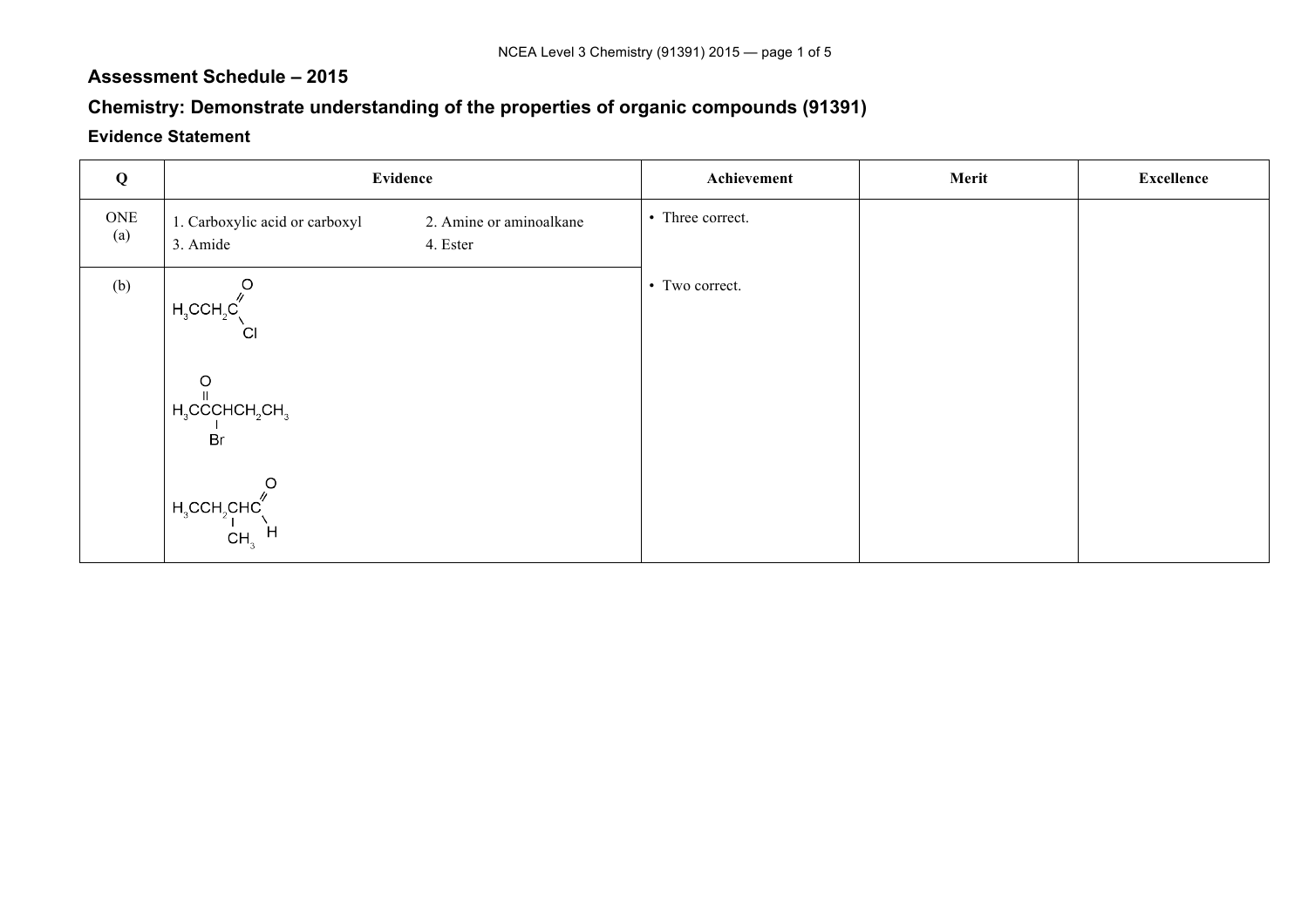| (c)(i) | Primary $H_3C-CH_2-CH_2-CH_2-Cl$ or $H_3C-CH_2-CH(CH_3)-Cl$<br>Secondary $H_3C$ –CH(Cl)–CH <sub>2</sub> –CH <sub>3</sub><br>Tertiary $H_3C-CCI(CH_3)CH_3$                                                                                                                                                                                                                                                                                                                                                                                                                                                                                                                                                                                                                                                                                              | • Two isomers correct.<br>(Classification not required.)                                  | • All isomers correctly drawn<br>and classified.                                                                                                                                                                                                        |                                                                                                                                                           |
|--------|--------------------------------------------------------------------------------------------------------------------------------------------------------------------------------------------------------------------------------------------------------------------------------------------------------------------------------------------------------------------------------------------------------------------------------------------------------------------------------------------------------------------------------------------------------------------------------------------------------------------------------------------------------------------------------------------------------------------------------------------------------------------------------------------------------------------------------------------------------|-------------------------------------------------------------------------------------------|---------------------------------------------------------------------------------------------------------------------------------------------------------------------------------------------------------------------------------------------------------|-----------------------------------------------------------------------------------------------------------------------------------------------------------|
| (ii)   | $Cl-CH_2-CH_2-CH_2-CH_3 \rightarrow H_2C=CH-CH_2-CH_3$<br>$H_3C-CH(Cl) - CH_2-CH_3 \rightarrow two possibilities:$<br>1. Minor $H_2C=CH-CH_2-CH_3$ but-1-ene<br>2. Major $H_3C$ –CH=CH–CH <sub>3</sub> cis but-2-ene and <i>trans</i> but-2-ene (in equal<br>quantities).<br>$H_3C$ –CCl(CH <sub>3</sub> )CH <sub>3</sub> $\rightarrow$ C(CH <sub>3</sub> )(CH <sub>3</sub> )=CH <sub>2</sub><br>All reactions are ELIMINATION reactions as the Cl functional group<br>and the hydrogen atom from the adjacent carbon atoms are removed.<br>(The molecule changes from saturated to unsaturated).<br>The secondary haloalkane produces major and minor products because<br>the molecule is asymmetric OR it has two adjacent C atoms with<br>different numbers of H atoms attached.<br>The major product is formed when the H atom is removed from the | • Identifies two products.<br>• Elimination.<br>• Identifies major and minor<br>products. | • Identifies three products.<br><b>AND</b><br>Explains elimination (with<br>reference to adjacent carbon<br>atoms).<br>• TWO products because of<br>asymmetry.<br>• Identifies and explains major<br>and minor products in terms<br>of Saytzeff's rule. | • Fully elaborates on the<br>elimination reactions for<br>all three haloalkanes.<br>(Note: Minor error or<br>omission E.g. Cis/trans<br>omitted $- E7$ ). |
|        | adjacent C atom with the fewest H atoms attached,<br>OR the major product has the most substituted double bond.                                                                                                                                                                                                                                                                                                                                                                                                                                                                                                                                                                                                                                                                                                                                        |                                                                                           |                                                                                                                                                                                                                                                         |                                                                                                                                                           |

| NØ                                     | <b>BT4</b><br>14 T | <b>BIA</b><br>L 4 A | АJ | А4 | M <sub>5</sub> | M <sub>6</sub> | $\sim$                                      | <b>DO</b><br>ĿΟ |
|----------------------------------------|--------------------|---------------------|----|----|----------------|----------------|---------------------------------------------|-----------------|
| No response or no<br>relevant evidence |                    | ∠a                  |    | ∼u | 2m             | 3m             | $\sim$<br>le with minor error /<br>omission |                 |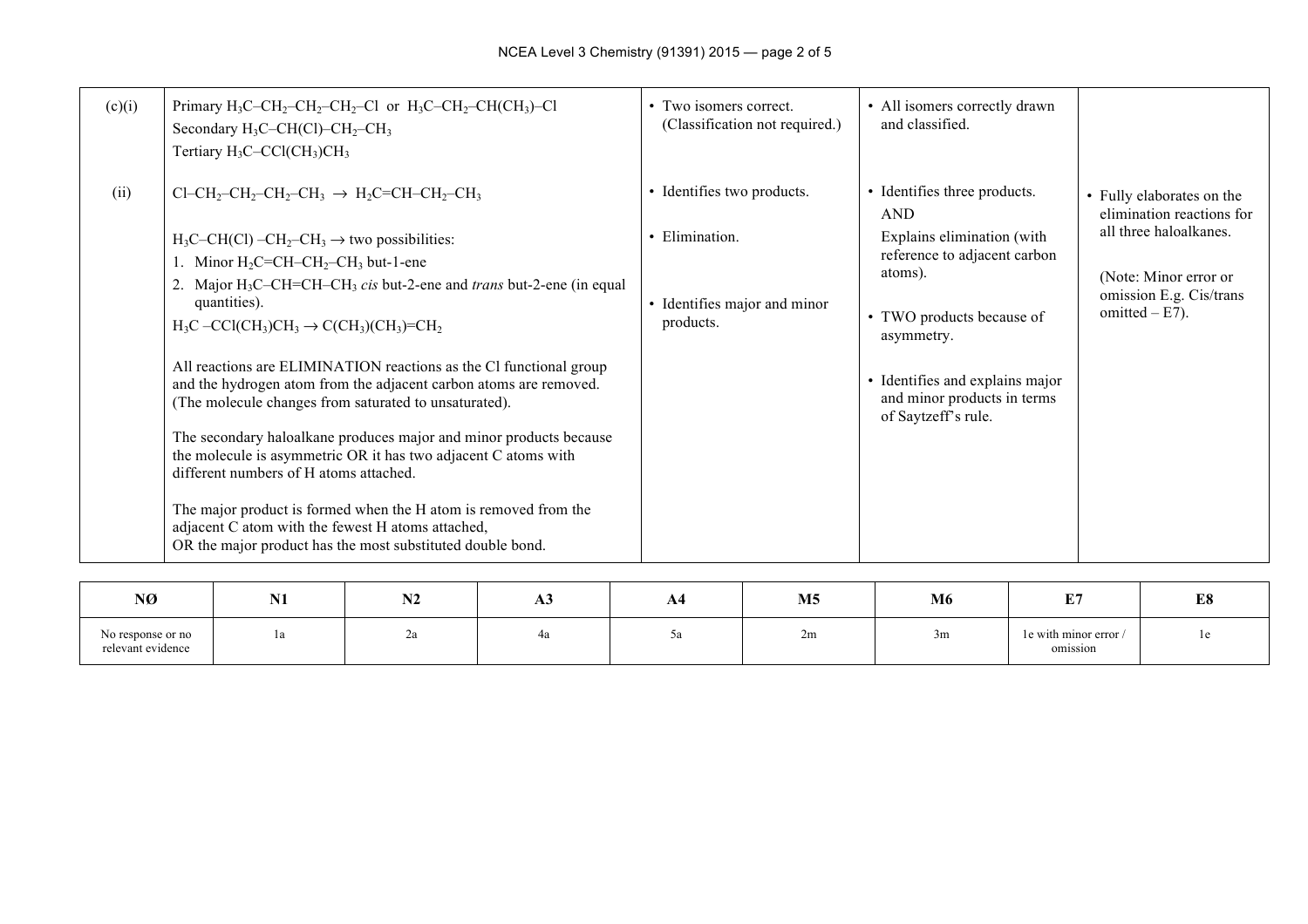#### NCEA Level 3 Chemistry (91391) 2015 — page 3 of 5

| Q              | <b>Evidence</b>                                                                                                                                                                                                                                                                                                                                                                | Achievement                                                                                                                                                    | <b>Achievement with Merit</b>                                                                  | <b>Achievement with</b><br><b>Excellence</b>                                                                         |
|----------------|--------------------------------------------------------------------------------------------------------------------------------------------------------------------------------------------------------------------------------------------------------------------------------------------------------------------------------------------------------------------------------|----------------------------------------------------------------------------------------------------------------------------------------------------------------|------------------------------------------------------------------------------------------------|----------------------------------------------------------------------------------------------------------------------|
| TWO<br>(a)(i)  | A chiral compound contains a carbon atom with 4 different groups<br>attached.                                                                                                                                                                                                                                                                                                  | • ONE correct.                                                                                                                                                 | • BOTH correct.                                                                                |                                                                                                                      |
| (ii)           | Same – boiling point / melting point / density / solubility.<br>Different - enantiomers rotate plane-polarised light in different directions.                                                                                                                                                                                                                                  |                                                                                                                                                                |                                                                                                |                                                                                                                      |
| (b)            | HOOC<br>D-alanine<br>L-alanine<br>Imaginary Mirror                                                                                                                                                                                                                                                                                                                             | • One correct 3-D image.<br><b>OR</b><br>BOTH isomers drawn but an<br>error in the way the groups<br>are connected to asymmetric<br>carbon.                    | • Both enantiomers correct.                                                                    |                                                                                                                      |
| (c)(i)<br>(ii) | $\begin{bmatrix} H & H & O & O \\ I & I & II & II \\ N - (CH_2)_6 - N - C - (CH_2)_8 - C \end{bmatrix}$<br>This is condensation or substitution (polymerisation), whereby the two<br>monomers are joined together and a small molecule $(HCl(g))$ is released.<br>Each monomer is di-functional or has a reactive site at each end (allowing<br>polymerisation to be ongoing.) | • Identify the repeating unit of<br>the polymer formed.<br>• Identifies condensation.<br><b>OR</b><br>Identifies small molecule or<br>HCl formed.<br><b>OR</b> | • Explains condensation<br>polymerisation.                                                     |                                                                                                                      |
| (iii)          | The sebacoyl chloride (as an acyl chloride) reacts vigorously with water<br>forming the carboxylic acid, (however, it does not react with the non-<br>polar solvent.)                                                                                                                                                                                                          | Identifies both monomers<br>have reactive sites or<br>functional groups at each end.<br>· Sebacoyl chloride reacts with                                        |                                                                                                | • Fully explains the<br>reaction occurring.<br>(Note: Minor error or<br>omission, e.g. amine or<br>sebacoyl chloride |
| (iv)           | Dilute acid will cause hydrolysis of the amide linkage.<br>The products formed would be (di)ammonium salt or $H_3N(CH_2)_6NH_3^+$<br>and the (di)oic acid. $HOOC(CH2)8 COOH$<br>(Names not required)                                                                                                                                                                           | water.<br>• Hydrolysis.<br><b>OR</b><br>One functional group                                                                                                   | • Hydrolysis<br><b>AND</b><br>Identifies one functional<br>group produced (could be<br>amine). | reaction with water -<br>$E7$ ).                                                                                     |

| NØ                                   | <b>NT4</b><br>IV L | N <sub>2</sub> | ${\bf A}$ | A4 | M <sub>5</sub> | M <sub>6</sub>      | <b>DA</b><br>.,                   | <b>DO</b><br>ĽО |
|--------------------------------------|--------------------|----------------|-----------|----|----------------|---------------------|-----------------------------------|-----------------|
| No response; no<br>relevant evidence | 1 a                | ∠a             |           | 4a | $2m + 1a$      | $\sim$ $\sim$<br>3m | le with minor error /<br>omission |                 |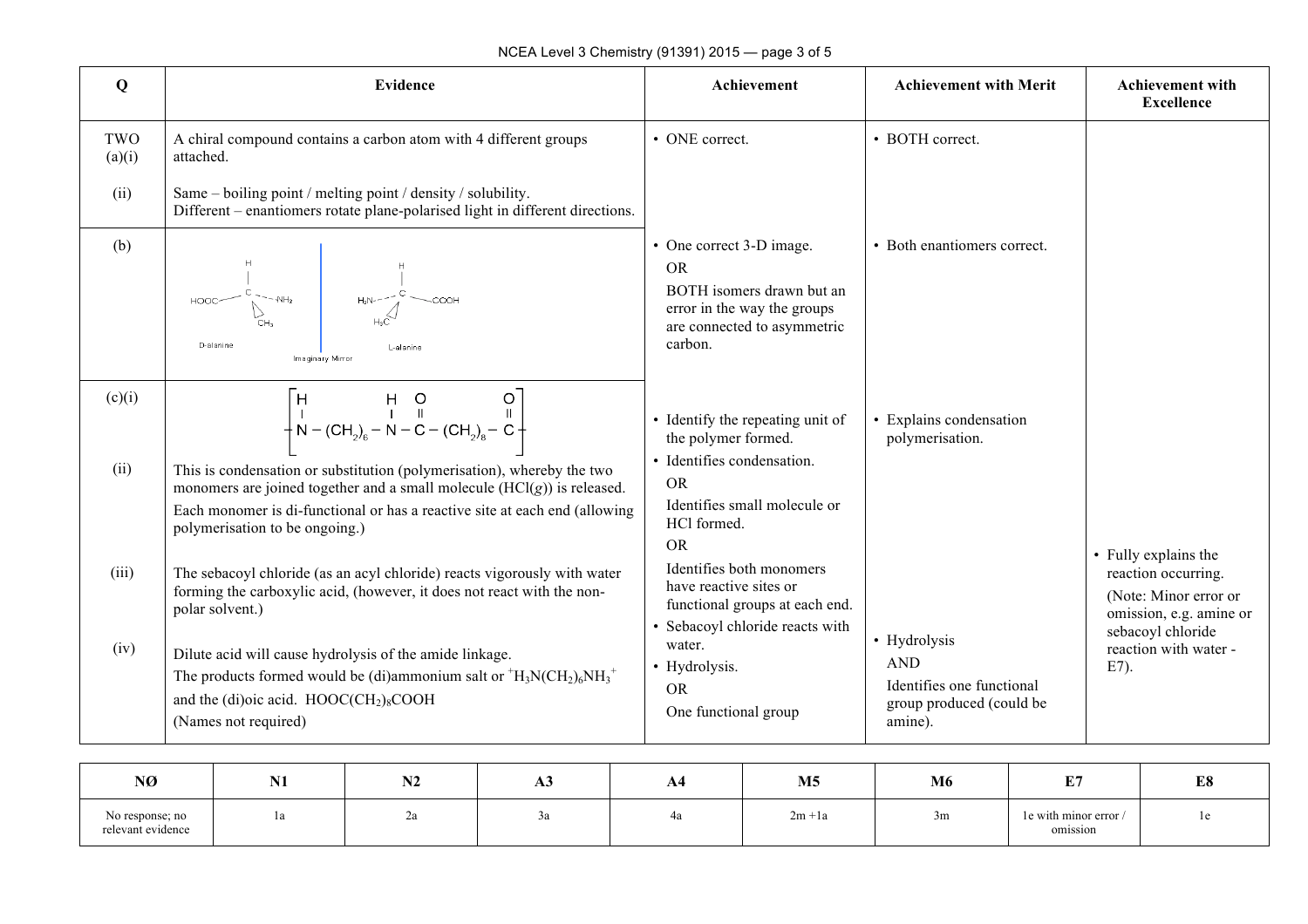#### NCEA Level 3 Chemistry (91391) 2015 — page 4 of 5

| Q                      | <b>Evidence</b>                                                                                                                                                                                                                                                                                                                                   | Achievement                 | <b>Achievement with Merit</b>                    | <b>Achievement with Excellence</b> |
|------------------------|---------------------------------------------------------------------------------------------------------------------------------------------------------------------------------------------------------------------------------------------------------------------------------------------------------------------------------------------------|-----------------------------|--------------------------------------------------|------------------------------------|
| <b>THREE</b><br>(a)(i) | Any one of these groups circled:<br>CH <sub>2</sub> -OOC-(CH <sub>2</sub> ) <sub>7</sub> -CH=CH <sup>2</sup> (CH <sub>2</sub> ) <sub>7</sub> -CH <sub>3</sub><br>CH-OOC-(CH <sub>2</sub> ) <sub>7</sub> -CH=CH <sup>2</sup> (CH <sub>2</sub> ) <sub>7</sub> -CH <sub>3</sub><br>$CH_2$ – OOC – (CH <sub>2</sub> ) <sub>14</sub> – CH <sub>3</sub> | • Functional group correct. |                                                  |                                    |
| (ii)                   | Bromine water rapidly decolourised from red or orange to<br>colourless in an addition reaction.<br><b>OR</b><br>Acidified permanganate rapidly decolourised from purple to<br>colourless in a redox or oxidation or reduction reaction.                                                                                                           | • Incomplete description.   | • Links the observation to the<br>reaction type. |                                    |
| (iii)                  | H H H<br>$H - C - C - C - H$<br>OH OH OH<br>NaOOC(CH <sub>2</sub> ) <sub>7</sub> CH=CH(CH <sub>2</sub> ) <sub>7</sub> CH <sub>3</sub><br>$NaOOC(CH2)14CH3$                                                                                                                                                                                        | • ONE product correct.      | • ALL products correct.                          |                                    |
| (iv)                   | Increases the rate of reaction;<br>(Condensing) prevents volatile chemicals from being lost to<br>the environment,<br>(The mixture refluxed to increase reaction rate without loss)<br>of product through evaporation).                                                                                                                           | • Partial explanation.      | • Full explanation given.                        |                                    |